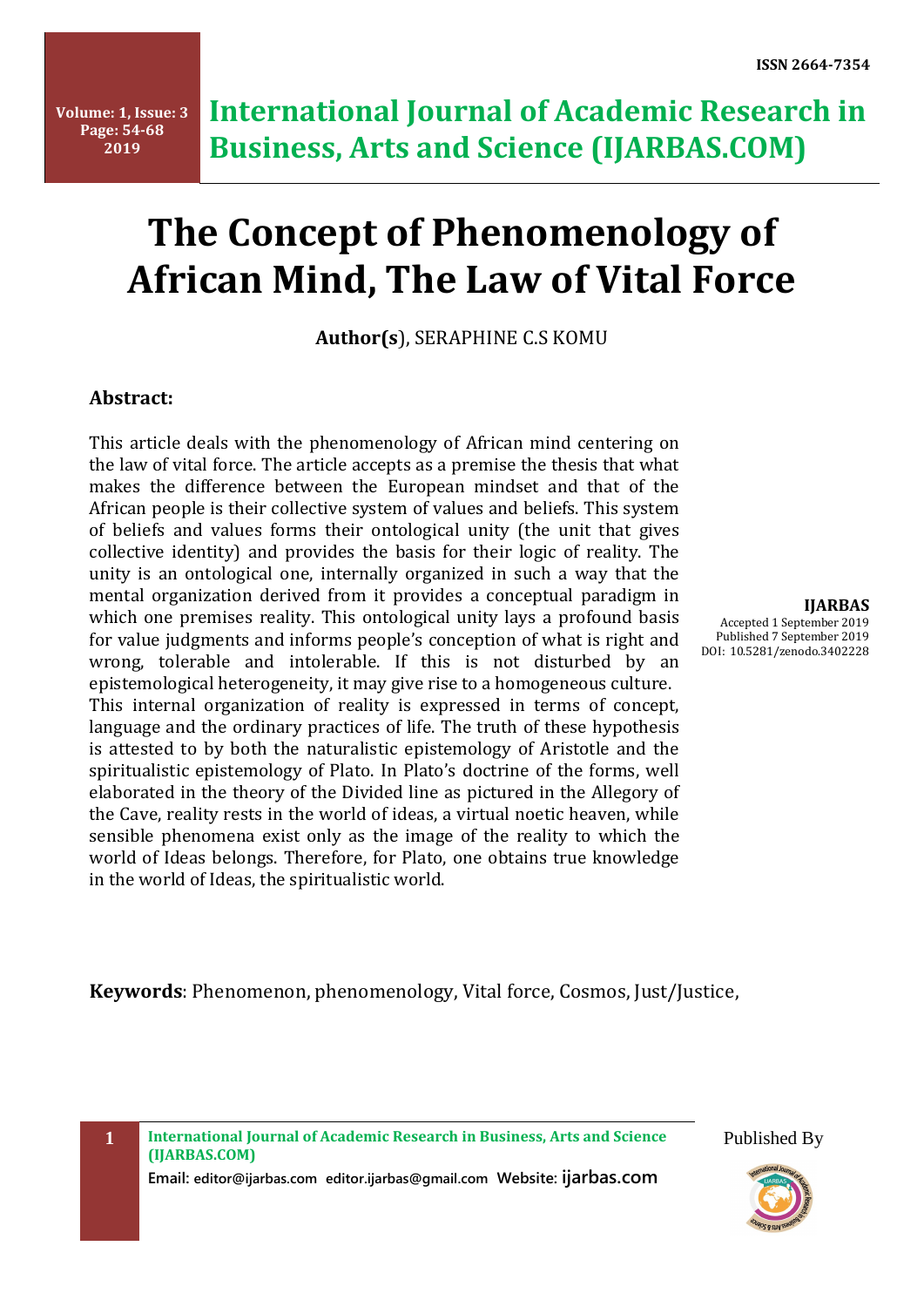About Author

#### **Author(s), DEPARTMENT OF PHILOSOPHY AND RELIGIOUS STUDIES ST. AUGUSTINE UNIVERSITY OF TANZANIA (Corresponding Author**) Email: [seraphinekomu@gmail.com](mailto:seraphinekomu@gmail.com) ,

[seraphinekomu@yahoo.com](mailto:seraphinekomu@yahoo.com)

**2 International Journal of Academic Research in Business, Arts and Science (IJARBAS.COM)**

**Email: editor@ijarbas.com editor.ijarbas@gmail.com Website: ijarbas.com**

Published By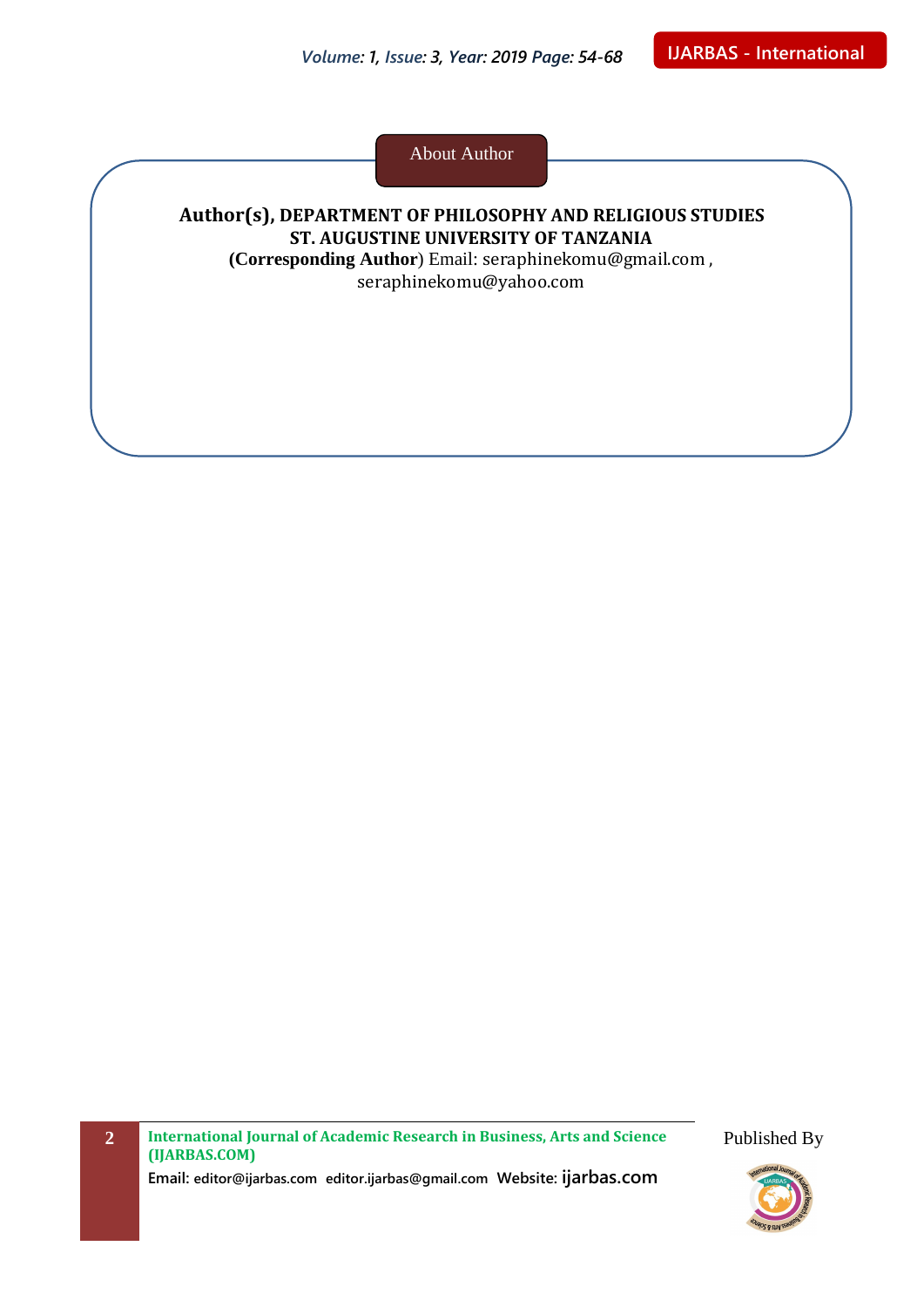#### **Introduction**

In his monistic ontology, Aristotle sees reality as one constituted by what subsists as matter and form. Form is the principle of determination. It determines the essential principle of operation and activity of a thing. It can be known also as essence. Matter, on the other hand, is the principle of individuation. For a particular human being, for example matter individuates the essence of humanness, the form that establishes the person as a human being, in order to bring into being an individual person in a such a way that the form or essence is enveloped within this particular matter.

The 'matter' of the human being, the body has extension and location; in virtue of the human person's physical extension, which is a dimension proper to all material beings, this particular human being is localized in time and space. Here it is worthwhile to note that Aristotle combined that dualistic world view of Plato to make it monistic while at the same time retaining the essential attributes and functions that Plato had ascribed to each world.

**3 International Journal of Academic Research in Business, Arts and Science (IJARBAS.COM)**

Published By

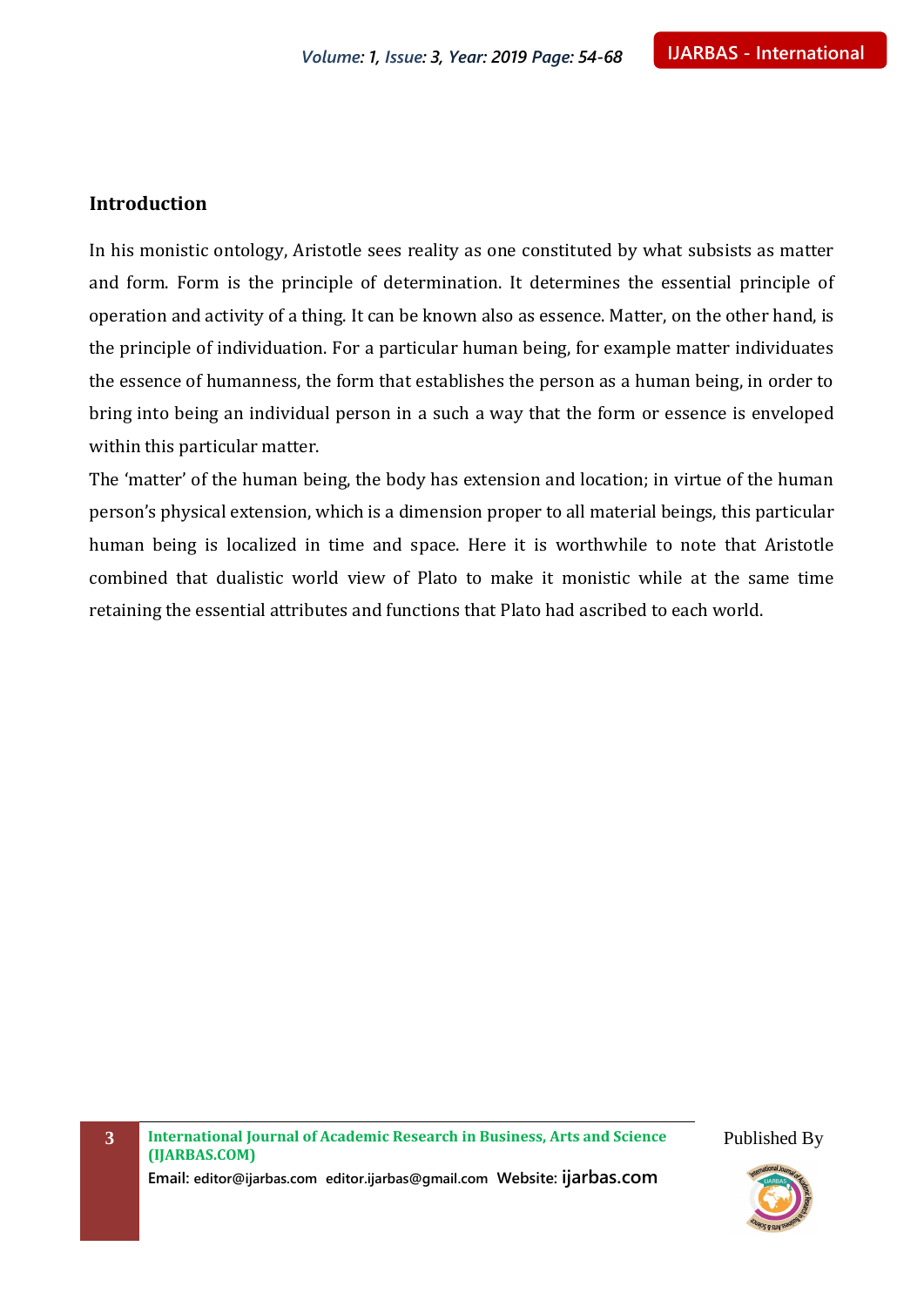#### **1. THE FUNDAMENTAL KNOWLEDGE**

For both Plato and Aristotle, knowledge or truth is principally knowledge of essences. Basing his thinking on the ontological unity of matter and form whereby form or essence is enveloped within matter, which in turn is always quantifiable, Aristotle developed an epistemological theory of abstraction. In this theory Aristotle advances the thesis that knowledge begins from experience, but at the same time it is fundamentally within the unity of the intellect. In other words, one knows forms or essences. Therefore, knowledge is at the foot of knowledge of essence discovered through the process of abstraction. Hence, it is in the intellect where knowledge resides in terms of ideas that originate through the process of abstraction.

#### *1.1 The concept of truth.*

Certainly, ideas are communicated through language. Language consists of symbols which express ideas. Thus, a kind of synthesis of Aristotelian and Platonic epistemology suggests that knowledge terminates in the formation of concepts expressed in language. Knowledge and truth are interchangeable. This is because the object of knowledge is the truth. One seeks to know because he seeks to know the truth. Thus, once one has knowledge, he is in possession of the truth of what he knows.

Consequently, in establishing the empirical foundation of knowledge, Aristotle establishes the empirical or phenomenological foundation of truth and hence of a value system. What is important for us here is the conception of truth formed either through the Platonic process of recollection (transcendental dialectic) or through the Aristotelian process of abstraction. Both philosophers put emphasis on the role of the intellect that unites with the essences in the formation of knowledge and in the conception of truth. The formed conception of truth serves as the basis for value judgments.

#### 1.1.1 Is the truth relative or objective?

From the Platonic/Aristotelian perspective, is truth relative? Yes, in a way it is. Even if one were to hold that truth is objective, it still stands that we conceive truth from a relative position depending on the knower's angle of incidence, his position in time and space. The formed conception of truth forms the internal unity and cohesion upon which things are perceived the way they are perceived.

#### **2. THE IDEA ACCORDING TO PLATO**

While Plato lays his foundation of knowledge on spiritual facts in order to establish the truth, for him concepts or ideas or values are not the product of empirical experience; they are eternal, universal and immutable realities. Aristotle makes a synthesis of the Platonic world view as he wraps the two Platonic worlds into one world, the spiritual world wrapped into material world, thus laying the foundation of knowledge on empirical facts. Aristotle and the notion of abstraction to the Platonic conception of contemplation. The Platonic world of ideas (epistemic world, the noetic heaven) with its characteristics features of eternity, universality

**4 International Journal of Academic Research in Business, Arts and Science (IJARBAS.COM)** Published By

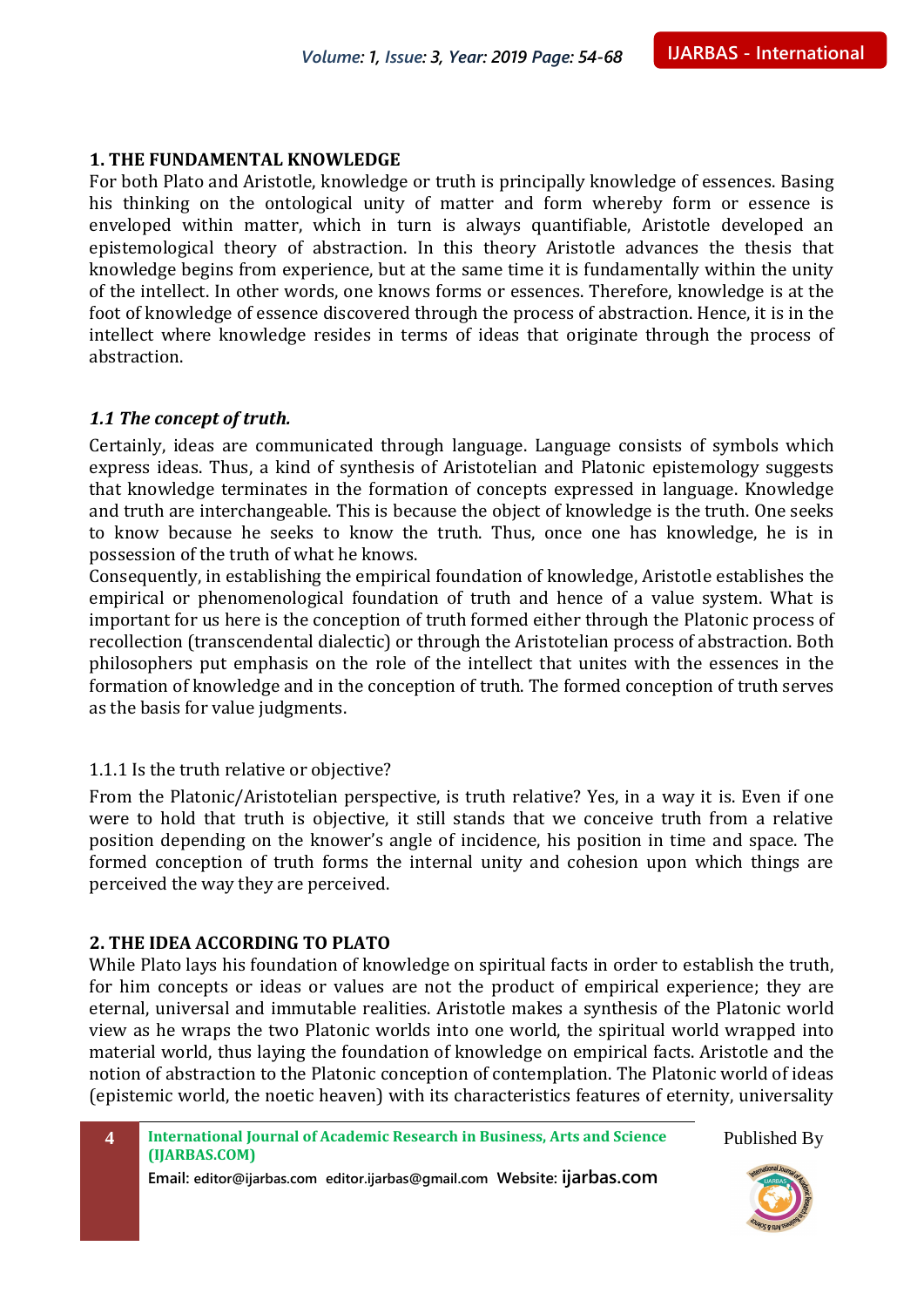and immutability is the counterpart of the Aristotelian notion of essence. In this sense, both Plato and Aristotle see values as resting in the epistemic world, the world of Ideas and only keen minds can reach there through contemplation, recollection or abstraction.

Plato sees that the epistemic world manifests itself in the world of events or in the world of becoming as its shadow. Likewise, Aristotle, who makes the Platonic synthesis, sees form as the principle of operation that is rendered manifested physically in matter. So knowledge is identified in human judgment in terms of the knower's operational activities. However, just as the appearance of the shadow of anything is affected by the position of the sun, the way we conceive this eternal, universal and immutable truth depends on our vantage point, our angle of incidence. This is where Aristotle, in synthesizing the two Platonic worlds with terms of matter and form, gives an existential dimension to the Platonic world of Ideas, that the workings of Ideas are affected by the localization of the body in time and space.

#### **3. AFRICAN VITALITY**

What the present article wants to establish is that, though we may agree that truth is objective, our notion of it depends on various relative factors or positions related to distance, time and space as well as to the apriori categories of the mind. This present article advances the thesis that the African law of vital force is the key principle of activity, of operation. It is the internal principle or logic which organizes the African notion of truth or values. It holds the position that unless the African mental package is systematically discovered, it would be impossible to address the African confusion of values that one is experiencing now. This confusion is an agent of African interminable poverty.

#### *3.1 Scholastic Contributions*

This article makes a thorough use of the reasoned and argued body of ideas advanced by Placides Tempels', John Mbiti, Martin Nkemkia, J. K. Nyerere and Leopold Senghor to construct a specific manifold of conclusion. The present article takes the position that the question of the African principles of action and ensuing the activity and their inherent moral posture cannot be understood outside of a philosophical investigation focused precisely on these principles. It is an epistemological question grounded on the metaphysical question, for the epistemological question. How do we know something or what can we know? Presupposes the metaphysical question, what is the nature of reality? It is indeed from this philosophical investigation that we are able to understand the principle of the African integrated unity of reality, that reality known as African ontology and consequently its posture and the imperatives contained within it.

#### *3.2 African Phenomenology of Mind*

Unless we are conscious and critically aware of the African construction of reality, we will not be able to uncover meaningfully the African mystery of interminable poverty. The title*: The African phenomenology of Mind,* is obviously a philosophical title. It is a title that proceeds from the analysis of the African composition of reality, as it were, in this mathematical manner;  $1+1+1+1+1+1+1+1+1+1=10$ . In this mathematical manner, 10 is a total unity of the added numbers.

This ten is an abstract unity or abstract quantity, it is an abstract phenomenology. The analysis of 10 brings into one all the elements that compose 10. The concept of African

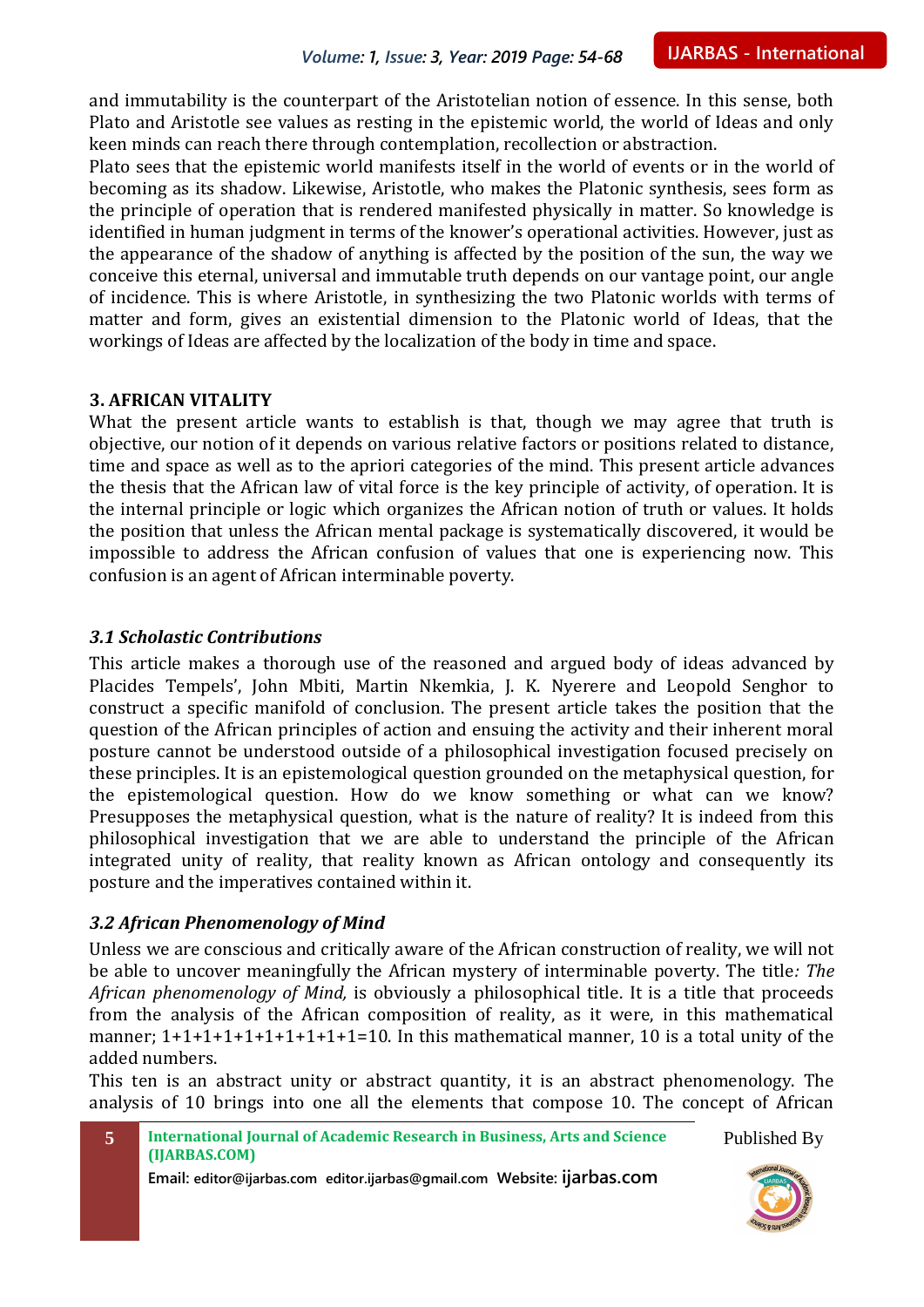phenomenology of mind is here, then, to be understood as the African abstract unity of phenomena. This abstract unity of phenomena forms what the writer calls the phenomenology of mind. This is the unity of perceived phenomena. This unity of perceived phenomena is made possible by apriori categories of the mind.

#### *3.3 Philosophy, the foundation of African Philosophy*

From the etymological point of view, the term philosophy is derived from two greek words, *philo* meaning love, and *Sophia* meaning wisdom. Thus philosophy from its etymological point of view is defined as the love of wisdom. If that is the case, as Aristotle would put it, we can then assert that everybody is a philosopher in as much as he is immersed within various elements of life and the cosmos and from there, he tries to suggest explanations for these phenomena and live in accordance with these explanations. The African conception of the universe is phenomenologically expressed in their way of life embedded in myths, proverbs, folklore, folksongs and folk wisdom. As a totality, these expressions form an abstract unity of their mindset as well as their theoretical vision of the universe.

#### *3.4 The African Law of Vital Force*

#### 3.4.1 A Theoretical Vision of the Universe

When one wants to study seriously the Bantu theoretical vision of the universe, there is no more appropriate place to start than the pioneering studies of Placide Tempels'. Tempels' made a serious study of African ontology. His conclusions concerning African behavioral values, no matter how imperfect they may seem to be, cannot be thrown into a dust bin without plunging oneself into self-deception. Tempels' study about the existence of African culture and therefore of African philosophy and thought structure. In this book, Bantu philosophy (French edition 1954, English, 1950) Tempels' present his understanding of Baluba religion and philosophy.

From his analysis of African structural thinking, that is to say, the African thinking pattern, Tempels' comes to the conclusion that tradition people have a concrete metaphysical notion of being and the universe. It is this notion of being of theirs, this ontology that gives a special character and a local colour to their beliefs and religious practices, to their language, to their institutions and customs, and to their psychological reactions, generally speaking, to their whole constellation of behavior and to the categories that constitute their mindset structure.

#### *3.5 African values*

For Tempels', the key concept to African values is the notion of vital force. According to Tempels', it is within the scope of this key value that we are able to make sense of the Bantu value judgment. This principle of vital force, according to Tempels', is the basic metaphysical principle on the basis of which things are evaluated and judged as good or bad, virtue or vice, appropriate or inappropriate. The principle of vital force assumes the hypothesis that the African manifold of truth lies within their metaphysical connection with the mystical world seen as permeating hieratically everything that exists.

It is in this force, that life is restored; consequently, the preservation of life depends on being in harmony with this force. Accordingly, truth as a transcendental reality is embedded within this force that itself descends hierarchically from God to ancestors to grandparents and finally to parents. Since this force permeates everything hierarchically, the logical conclusion

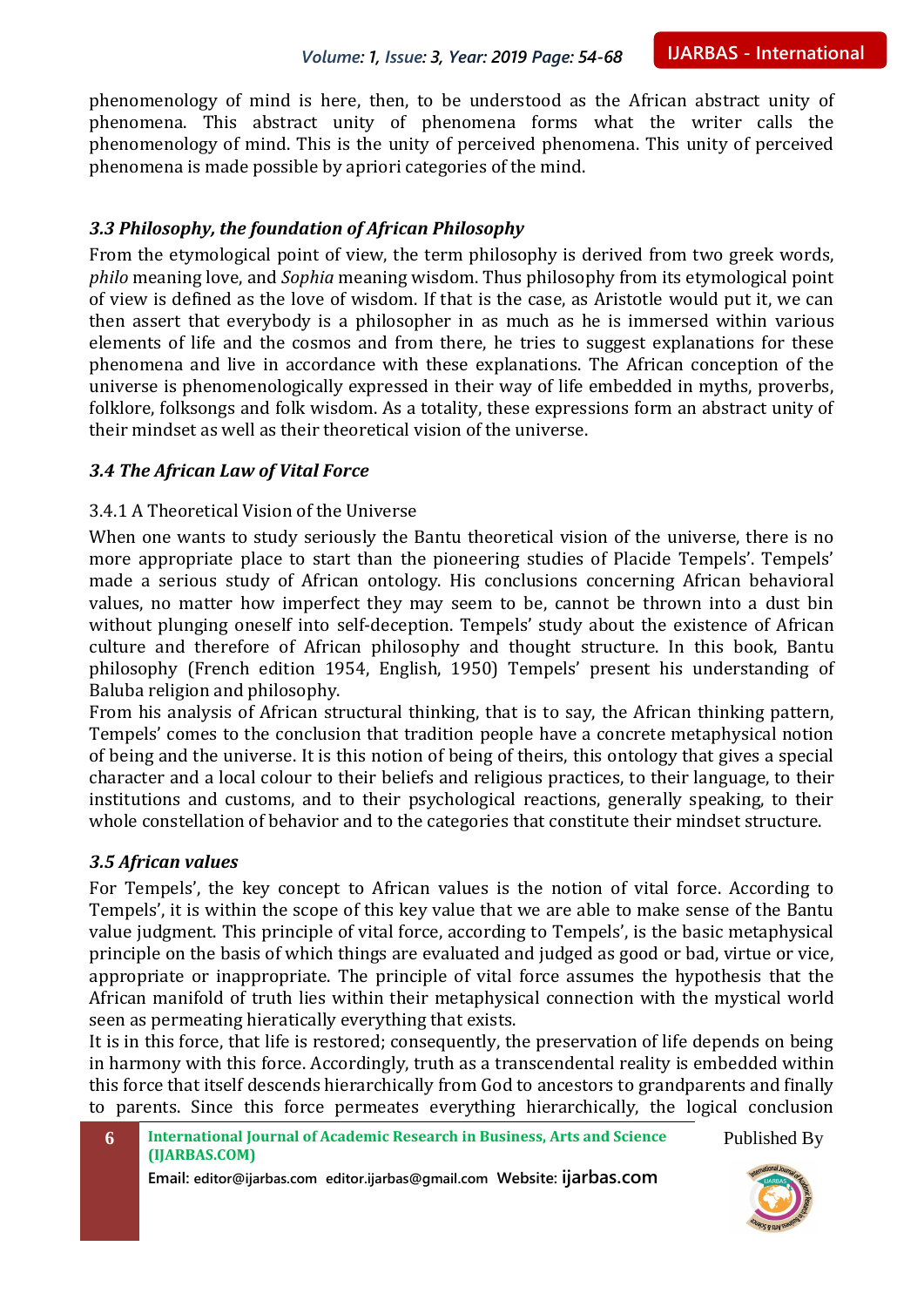Tempels' draws about Bantu people is that for Bantu people, existence is precisely existence with force which means, force and being are interchangeable.

Tempels' concludes that for Bantu people, the essence of being is force, in which case that force defines being. Everything participates hierarchically within this force in an ontological ascendancy. This participation within force in ontological ascendancy lays the basis for moral and political commandments.

Chronologically, the older you are, the more powers or forces to command life you have. And since force is a kind of activity, it follows then that, the Bantu man or woman is defined by his activity hierarchically. This means that a Bantu's ontological existence is not a static existence but a dynamic one. His/her existence is defined by the forces he or she possess. This is the essence of being, meaning force is being and being is force.

As indicated above, the vital force principle increases and diminishes with a corresponding order in the hierarchy of being. Vertically from the bottom to top, it increases as one moves from the world of phenomena to the world of spirits according to its place in the ontological order and diminishes as one move downward. The upward movement is the movement of mind and will towards a passionate commitment to the mystical world, the world of the past where there is the restoration of life making people glorify the past without learning from it. The benefits associated with the upward motion and the disadvantages with downward motion make it imperative that everyone should seek the upward motion so as to increase vital force. This force acts as a passive genesis of Bantu behavioural values. Such kind of gentle force terminates in the ancestor.

Since this force finds its terminating point in the ancestor, ancestor values act as a social and spiritual cohesion. The living is united together by a common social cohesion in a kingship system with communal social values. This king here not only has a political power but also spiritual power that connects the living to the dead. He presides over spirituals and sacrifices. In this context, the phenomenon of land is not only for economic purpose but also for spiritual purpose, a place where the living is connected with the principles of life force. This is the land of ancestors. I am living in our land that our ancestors left us. I am connected to them by living in the land they left to us and by offering libations and sacrifices. Consequently, removing a person from his ancestral land is not only depriving him of his means of living but, worse, is disconnecting him psychologically from his ancestors, a situation that creates more mental resistance because it offers a huge threat to his existence.

Tempels' analysis concerning the content of African culture has presented a preliminary background to our attempt to explain the content of African cultural values as well as their hierarchy within the principle of vital force. It appears logical to deduce that, since vital force increases in an ontological order of being, the vital force offers an order that has the character of imperativeness; consequently, there is in an African mindset a natural tendency towards participation and accommodation into the world of the spirits. The spiritual permeates the whole universe; everything in it has a link to the spiritual. If everything is imbued with the spirit as its operative principle, then the operations on the level of nature manifest the working of the spirits. Disturbing nature including perturbing the being is at the same time disturbing the spirits.

This intuitive logical conclusion suggests that the African mind is, or at least should be, in harmony with nature. In this sense, the people and nature are spiritually connected and thus have a mystical relationship, the human being ought not to disturb this mystical relationship. African traditional kinship norms prescribe this mystical relationship. This spiritualistic cosmos culminates in the immutable wisdom of the ancestor. The cardinal principle

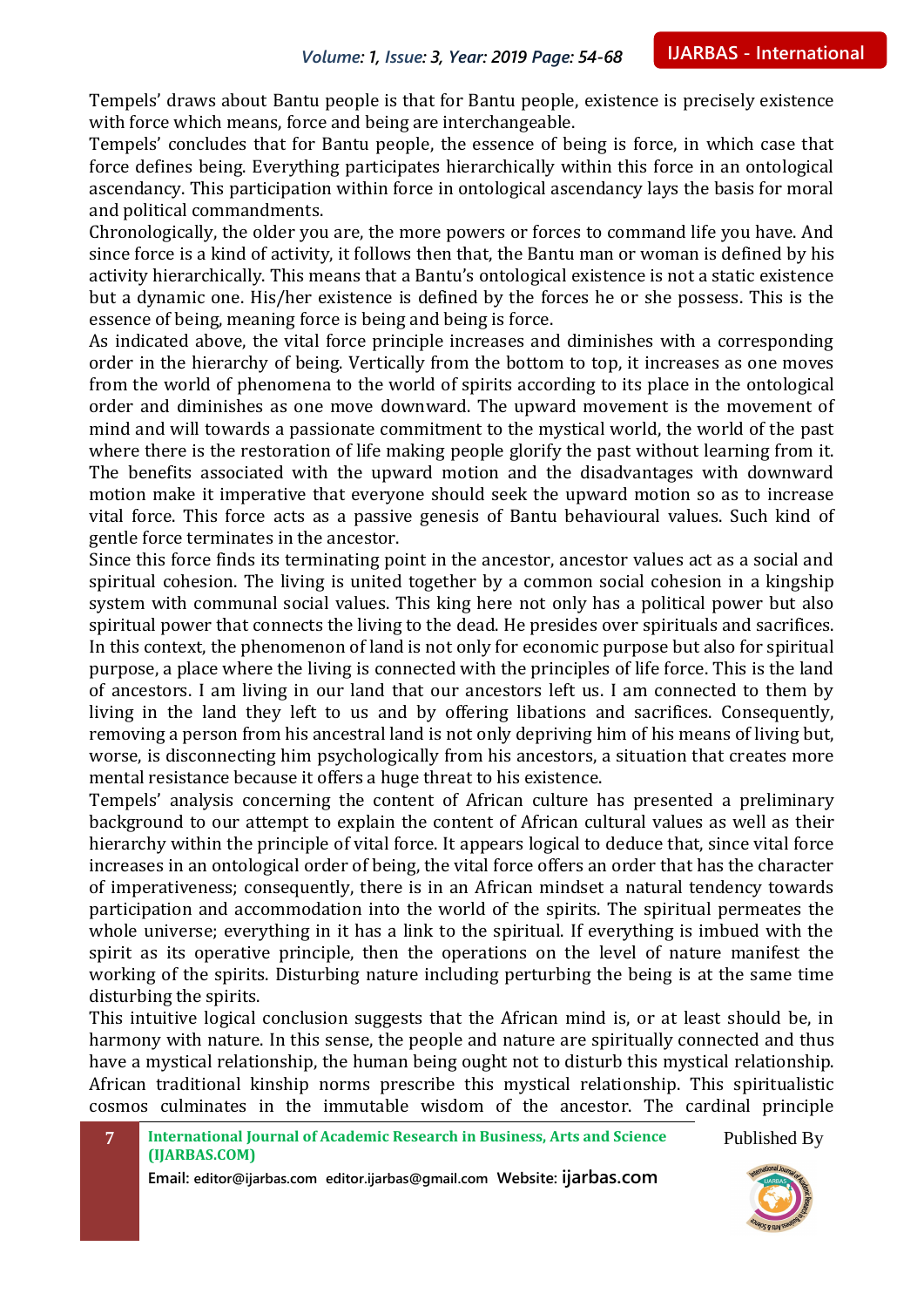embedded in the African law of vital force is the principle of participation. The phenomenal world participates in the spiritual world, the seat of abundance and life. Thus the phenomenal world of the spirit which is the seat of abundant vital force. The value of anything, then measured against this principle of participation, participation in ancestral wisdom. It is by means of participation in this ancestral wisdom that life force is granted in terms of fortune, health, fertility and other material benefits.

#### **4. PEOPLE AND NATURE**

Since the basic premise is that people and nature are spiritually connected, it follows then that they have to live in harmony, they should not harm each other. Harming others might provoke God's anger, which may manifest itself in terms of misfortunes and calamities. Here emerges the first African principle of social relations, living in harmony with other people and with nature. This holistic connection of African life with the spiritual powers with which the ancestor is endowed means that the society's and family's welfare could depend on the right relationship between its members and the ancestor spirits.

From this relationship flows determinants of what is right and wrong. What should be known and what should not be known, what is ethical and what is not ethical. This provides the basis for African epistemological and ethical homogeneity. The foundation of this ethical homogeneity is the constellation of spiritual/mystical powers of the ancestors for they provide unquestionable social cohesion. Inherent in the mystical power of the ancestor is the collective personality engendered by kingship, in the sense that, in African tradition, one cannot talk about one's mode of behavior without touching upon the central role of the ancestors in molding the collective behavior of the descendants.

Again, this mode of behavior finds reinforcement from the central thesis that in African society, family's welfare depends on the right relationship between its members and the ancestral spirits. The established right relationship will determine the prosperity conferred upon the members of the community as a collective entity. Meanwhile the absence of such relationship invite punishment. A kind of mystical sanction necessitates the existence of collective personality. This is quite different from the parts of Europe, for example, west Germany, that were not formally communist satellites. In these states, the mindset seems to prevail that one's personality is characterized by individualism and independence; an individual may come to identify himself or herself according to self-motivated activity that bears no direct connection to the mystical bond or to the past. This is different, of course for the spiritual/mystical relationships of those devout souls from various religions that are always and for perpetuity in relationship with Jesus, Mary, the angels and the saints in other words, with the world of spirit.

One achieves a vast array of knowledge of the principle, vital force through one's incorporation into the mystical world and his/her ensuing participation in the world. This leads to the perception that the whole thinking process of the Bantu man unfolds backwards towards what has come before in the mystical world, the process culminates in the Absolute Spirit (God). Because their mind, so to speak is directed backwards, it is towards the mystical realm that people incline. It is also within this mystical ream that is set the foundation for the now, (the present) and it is in terms of this mystical realm that the *now* is explainable and should be understood (mbiti, 24) The whole African mind therefore, is in a state of transverse: it is a transversal from the phenomenal world to the world of spirit. This identifies one's life as essentially religious. And indeed less sensitive to the data of experience.

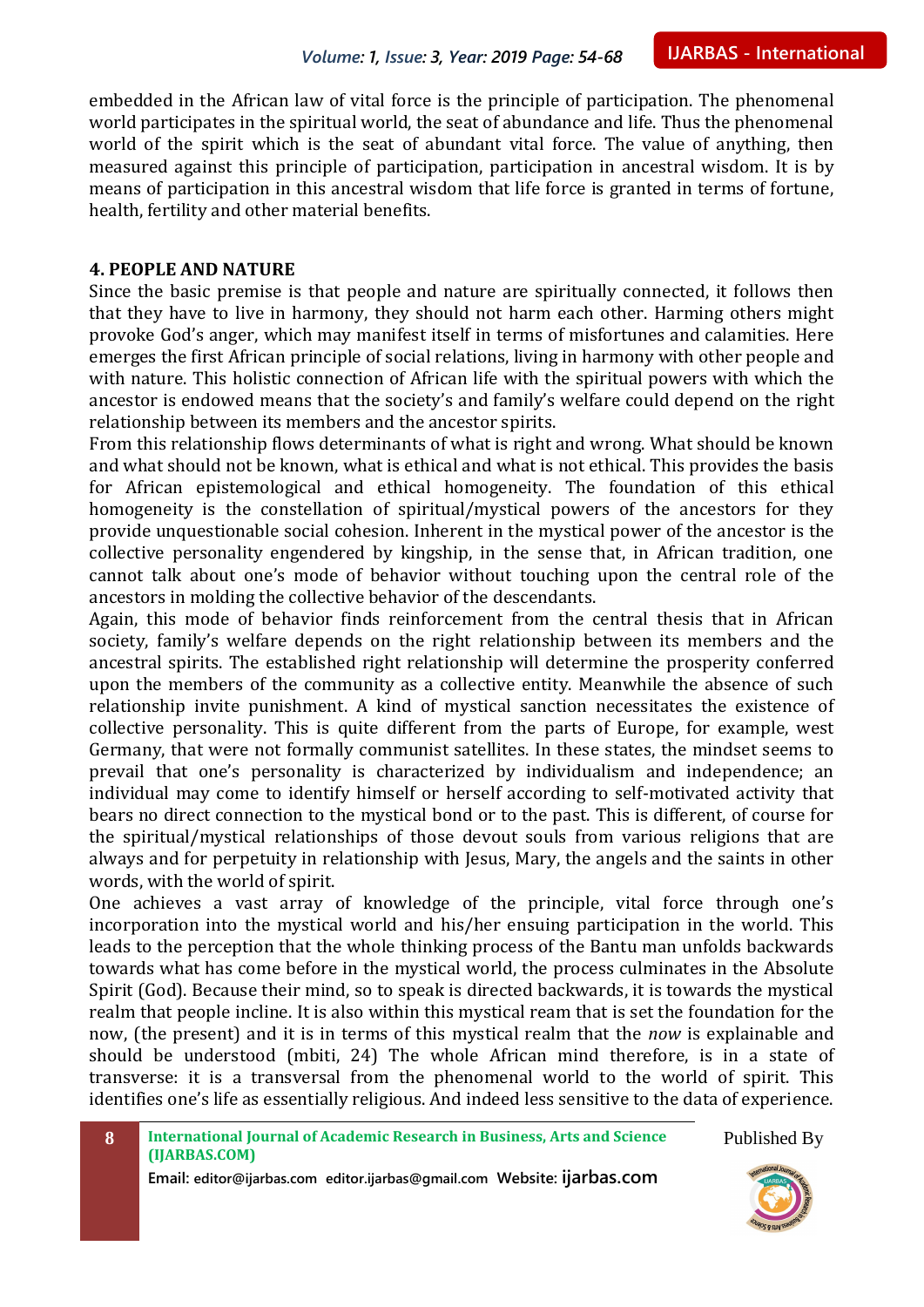#### *4.1 The concept of Justice*

The analysis above directly brings to the surface the question of social justice in Africa as a fundamental element in human life. Aristotle defines justice as the giving of what is due to another. Plato, meanwhile, defines justice as the harmony that prevails when all persons function in accordance with their prescribed duties.

Justice can be communicative, distributive and legal. In African society, since the universe was and is a religious universe, African leaders were invested with divine kingship. The categories of right and wrong depended on how one participated in divine kingship. It is within this divine kingship that all rights are reserved. The consequence of this is a mindset or disposition that has little tolerance for diversity. The ruler wants to be adored as a small god. Associated with this royal desire is the appeasement mentality, that is the sacrificing of truth for the sake of harmony.

From my point of view, a basic impediment to the African cultivation of social justice is the legacy of homogenous thinking that ancestral metaphysics left for us. This kind of legacy is more prominent in Tanzania where the *ujamaa* principle held sway as an extension of kingship rule. *Ujamaa* though did create social harmony in Tanzania, it formed Tanzanians into homogeneous thinkers rather than into heterogeneous thinkers. In a world that requires a constant re-definition of one's position and a constant exploration of new possibilities or new ways of doing things, an African person finds himself or herself constantly dramatizing the past even if it does not work in practice to the present moment. He is quite prone to the fear of trying new ways of doing things.

In spite of all these short comings, however traditional rulers were not only political leaders, they were also spiritual masters and so acted as a moral force in the discharge of their duties. However, the replacement of quasi-theocratic political leadership with a radically different theory of the state in Africa has required a mindset with a capacity for critical thinking. If critical thinking is absent, it will be difficult for African countries to realize whatever dream they have for development and social justice.

It is interesting here to note that Mbiti who thinks he adopts a position that is different from the conclusion of Tempels' rightly open his introduction about African religion and philosophy with these words: "Africans are notoriously religious. Religion permeates into all the departments of life" (Mbiti 1975, 1)

According to Africans, as Mbiti puts it, as an individual gets older, he is in effect moving gradually from the *now,* the physical world of the now, into the non-physical realm, the realm of myth, the *past.* It is this mythical realm that gives a sense of foundation and security to the *now* world and thus binds together all physical realities so that all are embraced within a macrocosmic order.

Thus as a person moves from a physical to a non-physical world at death, he/she enters into the realm of the mystical in virtue of which he or she becomes the ancestor (provided that he/she lived his/her life in accordance with the prescribed norms). It is this mystical person who gives a sense of foundation unity and security to the *now* (the one living in the present) binding and embracing them together within the macrocosm of the kingship or kinship (Mbiti 1975, 16). Everything is thus explainable within that foundation.

It is in this sense that we suggest that the African world view and its ethical dimensions are not so much the product of analysis of empirical phenomena or of theory subject to the requirements of empirical verification, nor is it the product of analytical reasoning, but rather, it is based on metaphysical belief grounded in intuitive reasoning. By intuitive reasoning we mean an immediacy that normally involves instinctual feelings and inspirations, that give rise

**9 International Journal of Academic Research in Business, Arts and Science (IJARBAS.COM)** Published By

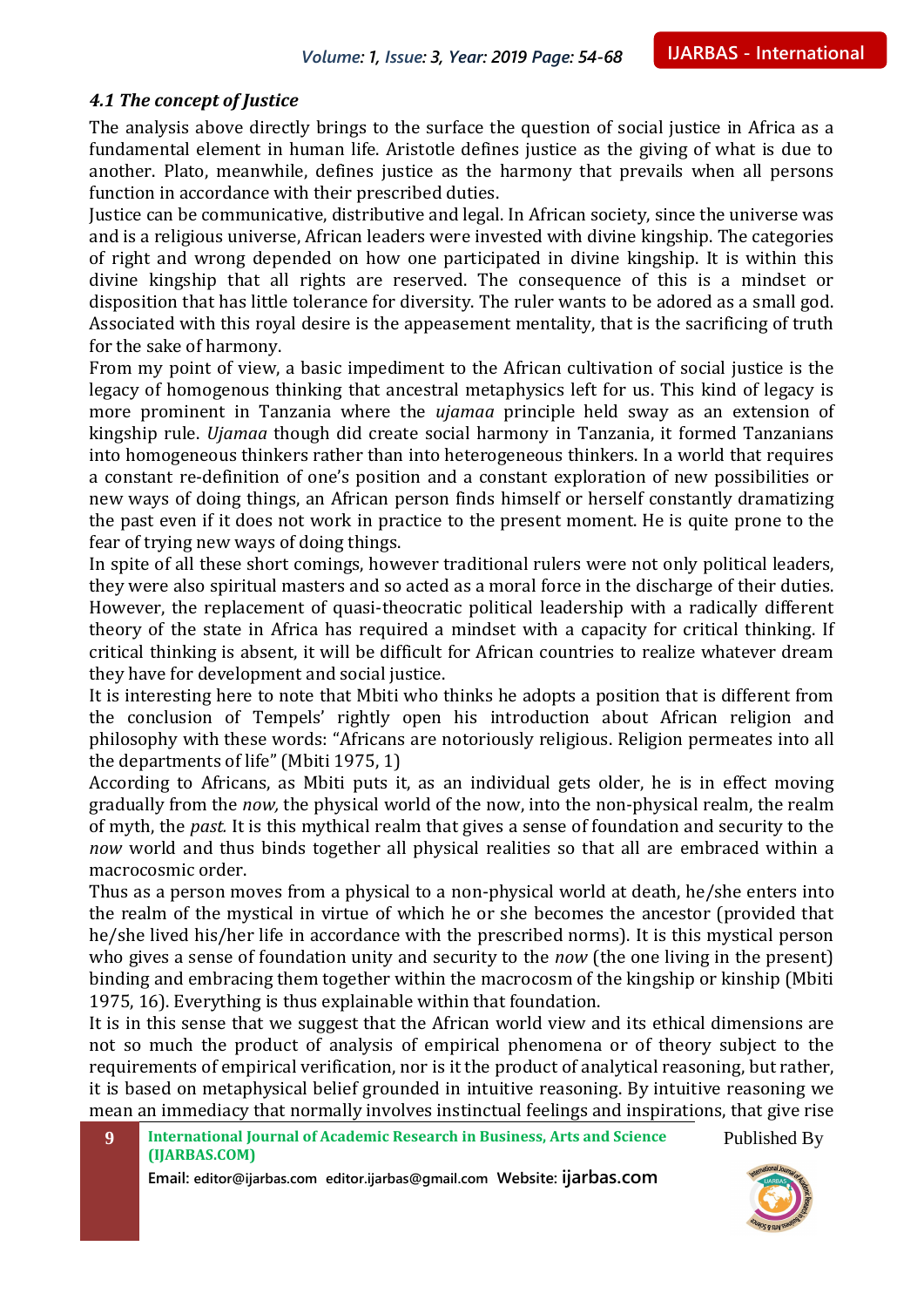to an immediate insight, to an understanding without a consciously systematic reasoning process. For instance, I may hold that life is good because it has been always believed that life is good. Although I may be right in holding so, I have no conscious explanation as to why I think life is good.

What has been established so far allows us to say that African moral values derive from what emerges within a knowledge that is characterized by immediacy, and by inspiration of the spirit, always from within the relationships that the African transverses with the ancestor and ultimately, with God. These values, then are not subject to sense perception and empirical verification. They constitute a morality cultivated from within metaphysical belief and not within empirical analysis. Is this perhaps what brought W. E Abraham to arrive at the following statement when discussing Akan (African) morality?

4.2 On African morality

Because morality was based on metaphysical beliefs, the ethics of the Akan were rationalistic. Since the moral actions were spirit regarded. Traditionally it was not merely a disgrace to be immoral, it was almost sinful for immorality was held to jeopardize spiritual welfare. The rationalistic and so absolutist nature of the ethics also explains the reluctance to admit degrees of gravity of the same.

The point Abraham wants to establish here, I think, is the fact that morality in African societies, Akan in this case is based on the relationships one establishes with the spirit (with ancestors), the mystical reality. It is this natural tendency towards the spirit which is somehow imperative, embraces everyone into a mystical relationship with the spirit who in turn, explains their destiny. It is this mystical dimension that binds everyone together into a macrocosmic relationship of kinship.

This is ontological unity and solidarity which nothing can break or destroy (Mbiti, 16). It is worth reiterating that people constantly look towards the mystical world, the past because the mystical world, the world of ancestors, had foundations upon which the phenomenal world, the present world of the present rest and by which it is explained and understood (Mbiti, 24). The center of gravity for African thought and activities is the past period past that ushers forth into the world of the spirits, towards which the now moves. It is the mystical world that gives a sense of foundation or security to the living (those within the present, the now and binding together all the living in the web of kingship so that all are embraced within the macro-time (Mbiti, 23).

We can therefore define kingship as the mystical ties that binds the living dead, that is to say, the spirits of those who have died with their surviving relatives in the rhythm of life. Such rhythm begins with birth, proceed to puberty, initiation, marriage, procreation, old age, death, entry into the community of the departed and finally entry into the company of the spirits (Mbiti 24).

#### *4.3 The living dead*

It is within the African context of the above ontological rhythm that personal immortality is realized. By personal immortality we mean that after physical death, the individual continues to exist in the now period by means of the memory of his/her relatives who are still alive; the one who has died does not immediately disappear from them. She/he is remembered by relatives and friends who knew him/her in this life and who have survived him/her. He/she is called by name and people remember his/her character and personality. His/her words and certain incidents of his/her life. If he/she appears, he/she is recognized by name. Mbiti says that the departed appear mainly to the older members of their surviving families and

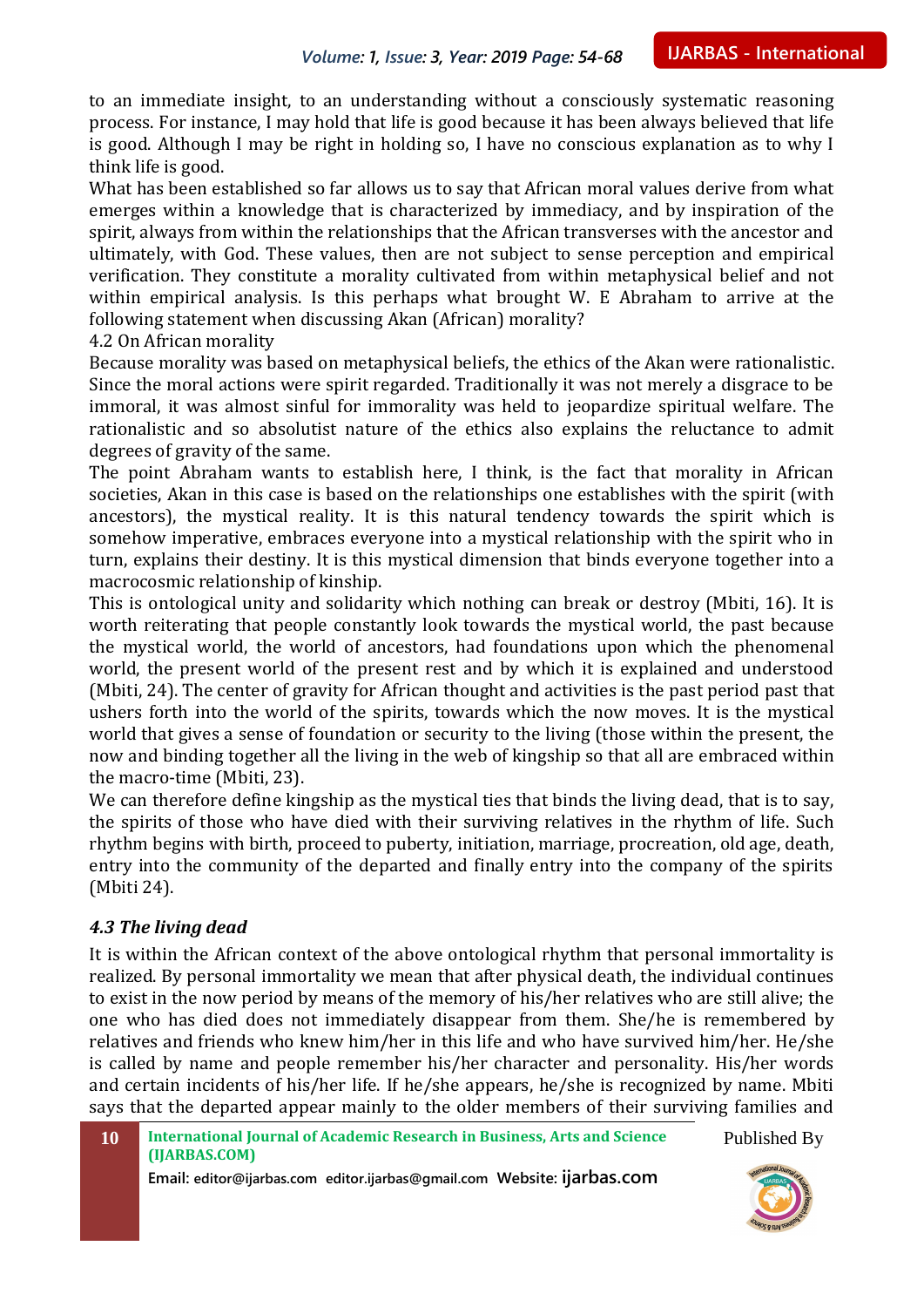practically never to children. They appear to people whose now period is the longest (Mbiti, 25).

Mbiti coins the word, *the living dead* to designate the idea of personal immortality in contrast to collective immortality. He says: the living dead is a person who is physically dead but alive in the memory of those who have known him in his life as well as being alive in the world of the spirits. So long as the living dead is thus remembered, he is in the state of personal immortality. This personal immortality is externalized in the physical continuation of the individual through procreation so that the children bear the traits of the parents or progenitors (Mbiti, 25). The survivors, according to Mbiti, concretize or externalize the idea of personal immortality in acts such as respecting the departed; giving bits of food to them, pouring out libations, carrying instructions to them and giving them either food or drinks when they appear (Mbiti, 25-26).

#### *4.4 The phenomenological concept of time and the ethical unity in Myths*

We have so far defined myth as the exposition of a notion in a figurative, metaphorical form whereby human imagination mingles with hidden truth. Myth presupposes a kind of thinking whereby the center of gravity of human thought and activities is the past. According to Mbiti, mythical thinking finds its theoretical explanation and ontological unity in the phenomenological notion of time.

Mbiti, having done a profound study of Africa, particularly in East Africa, came to the conclusion that the African phenomenological notion of time is a key to the understanding of African metaphysics, ontology and the interpretation of African religion and philosophy. Etymologically, the greek word *phenomenon* means an event, when the suffix *logy* is added to it, we understand the study of what constitutes an event.

Thus a phenomenological concept of time would mean time as it is studied or measured by events. Events determine time and corresponding provide time with a standard for measure. Time goes hand in hand with events. It is therefore events that constitute time, they are prior to time. Since events are prior to time, the importance of time goes hand in hand with the importance of events. The weight given to events will be translated into the weight given to time. Here various important implications emerge.

First, because events are experimental, time should also be experienced or should have been experienced. Therefore, time is located within the framework of the now and the past, while the future seems to be virtually absent because events which lie in it have not taken place, they have not been realized and cannot therefore compose time (Mbiti, 17). Second, since it is the events that compose time, much importance is given to events perse rather than to time. Third, the progression of thought from the past to the present then recedes back to the past.

Thus people neither plan for the distant future nor live with hypothetical speculation or speculative thinking. Anything to be thought of has to be experienced either in the past or now. Fourth, since the whole movement of thought is cyclically sailing backward to the mystical world, the *past,* there is strong mystical bond between the dead and the living (surviving relatives). Fifth, since the whole movement of thought is backward sailing towards the *past*, the *past* becomes the temporal horizon for this movement. It is this *past,* the period of myth, that creates the foundation, the center of gravity, so to speak for human thought and activities. It is the source of ethical unity, giving the sense of foundation to the *now* period and binding together all members into ethical kingship system. Sixth, since events are produced by human beings, the central focus is the person who produces that event, everything draws

Published By

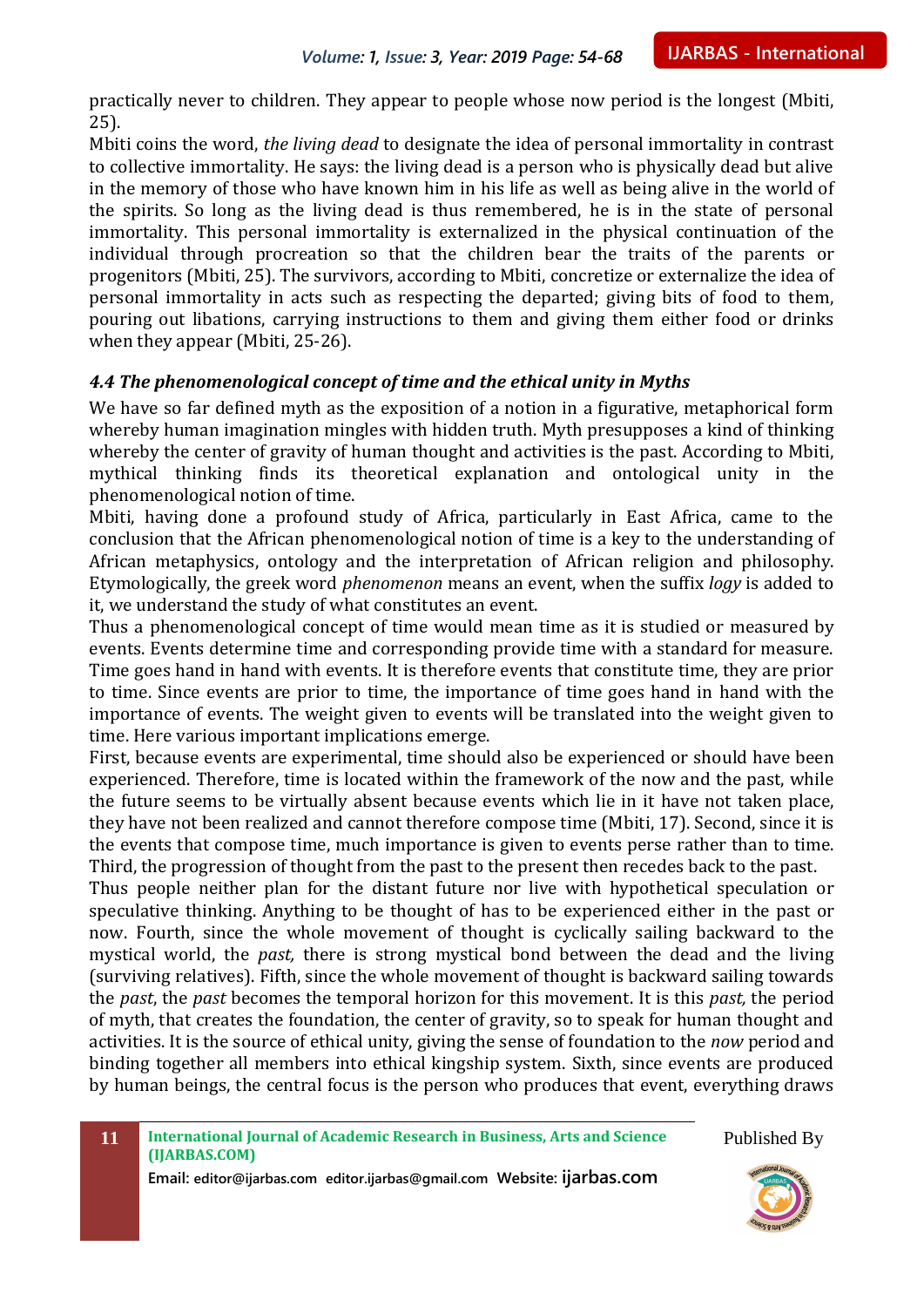its meaning from the relationship to the person and how it promotes his/her life. This makes the whole of African ontology anthropocentric.

Although their starting are different, then both Mbiti and Tempels' arrive at the same conclusion. Tempels' has started from a metaphysical analysis of the Bantu's notion of being that coincides with their way of ordering thought, Mbiti has analyzed the African manner of ordering thought by appealing to the cosmological process and a phenomenological notion of time. Both arrive at the same conclusion; African ontology, the African notion of reality is basically religious and uncritical.

#### 4.4.1 Cosmological Process

From a cosmological process rendered manifest by a phenomenological notion of time, it is within the cycles of events that human beings determine time. The human person produces the event; he equally produces time. Mbiti comes to the conclusion that the human being is at the center. Everything in African finds its value in relation to the human being. This allows Mbiti to conclude that the category of African ontology is extremely anthropocentric, that everything is in relation to human being. The journey from the phenomenal world to the mystical world is not a journey for its own sake, it is a journey that establishes a mystical relationship with man, a relationship that provides means for his existence (Mbiti, 16). Such an unfolding journey begins in God, the originator and sustainer of human being, and terminates in God as well. It is in this light that Mbiti concludes, "Africans are notoriously religious" (Mbiti, 1).

We can then say that Mbiti has successfully managed to use the phenomenological concept of time as the ground base from which he interfaces *anthropocentrism* with *theocentrism,* that is an anthropocentric ontology with a religious ontology. Likewise, Tempels' who begins with the principle of vital force and brings to light the hierarchy of forces, can successfully manage to fit *vitalism* into *Theocentrism.*

While Mbiti concludes with the notion of Theo-anthropocentrism, the focus of everything is the human being who is the essence of religious being. Tempels' concludes with *Theo-Vitalism;* in everything there is a vital force which increases or diminishes according to the hierarchy. God is the principle of this vital force. The more you have a mystical tie with God the more you have vital force (life force).

Both Mbiti and Tempels' end with a pragmatic conclusions regarding the African conception of reality. Mbiti sees that for Africans, time is relative depending on the practical implications of events while Tempels' sees that the vitalism in one's life is not categorically fixed. It depends on one's effort to unite himself with the hierarchy of forces. Tempels' notion of vital force reasserts itself in Mbiti's phenomenological concept of time in the sense that as time moves backward there is a decrease of vital force while as time moves backwards oriented, even cyclically oriented, since the person's mindset is backward oriented, even cyclically oriented, since the person must follow the imperative to interlink with the Ancestor Forces.

Weaving together an African unified ontology as suggested by Mbiti and Tempels' makes it evident that within the African thinking process there exists a kind of conceptual retrieval, a movement of thought from the empirical present to the mystical the past, from the pragmatic *the now* to the idealist *past*. It is the idealistic *past* which interprets the phenomena of the *present*.

Since the *past* is the foundation of *the present*, it follows that the *past*, the mystical world of ancestors, embraces the *present* into a macrocosmic society together with the mystical world constituted by ancestors who, in virtue of their abundance in vital force are the storehouse of

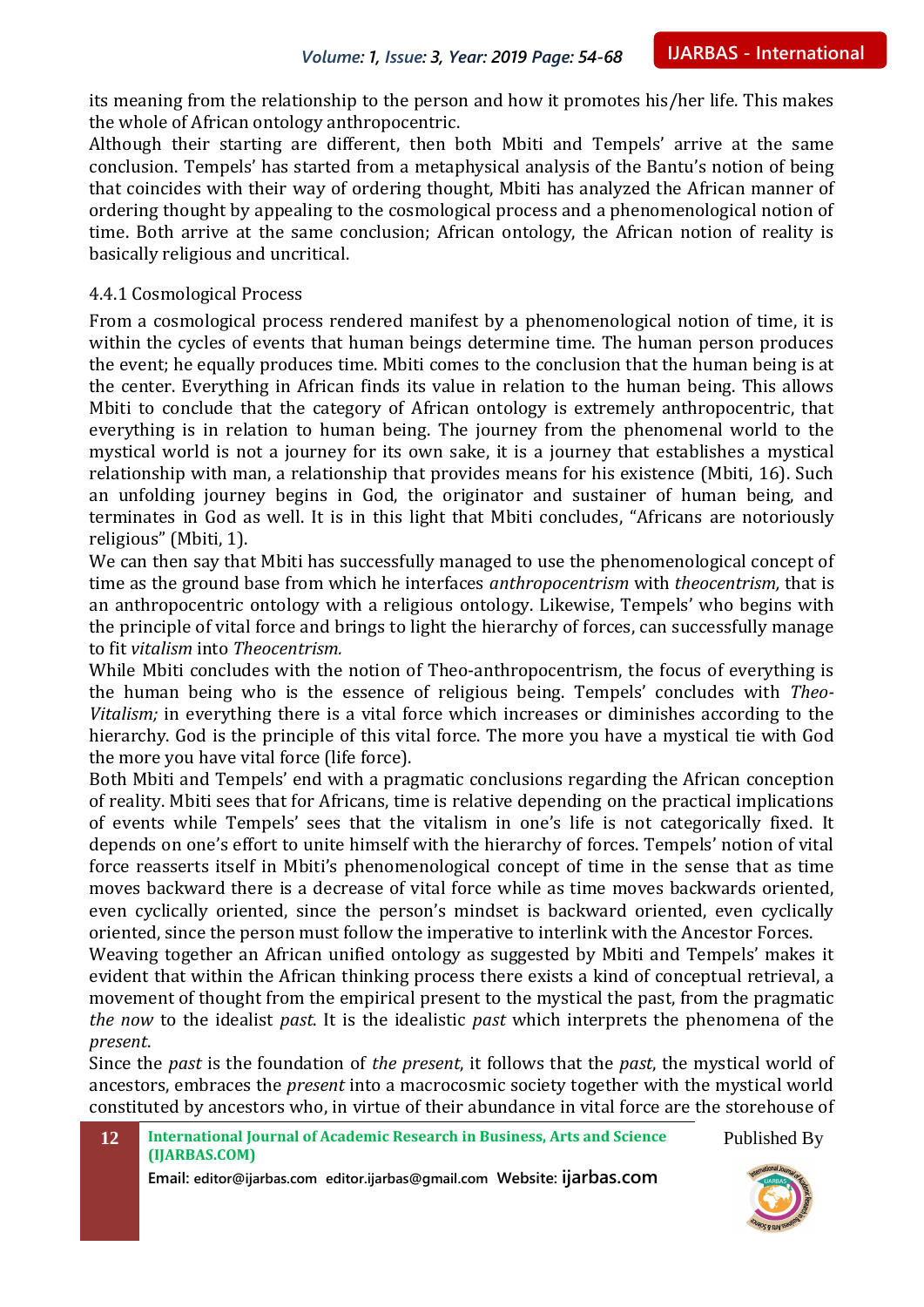wisdom, the force by which all members with kinship bonds are united harmoniously together; all lives by an anthropocentric, sociocentric and theocentric orientation. We can, therefore, say that by the dynamism inherent in the principle he advocates, Tempels' vital force theory dovetails marvelously with Mbiti's phenomenological concept of time.

#### **5. THE FINDINGS AND RESULTS**

#### *5.1 The findings*

The findings within my paper have been gathered from library. Data collected from various philosophical books. Some literatures bases on African context have been collected and those of western thinkers as far as Plato is concerned on phenomenology surveyed on related texts. My paper adhered to qualitative methods.

#### *5.2 Results*

From the findings, the researcher was able to unify ideas of Plato to those of Africans. Clear link was established as from western modes of thought to African mode. Generally, from my paper it shows that despite that we are writing works and calls them ours, but is just the continuation of what has already been done by various authors of the past. The ideas from various authors enlightened me while writing my own work.

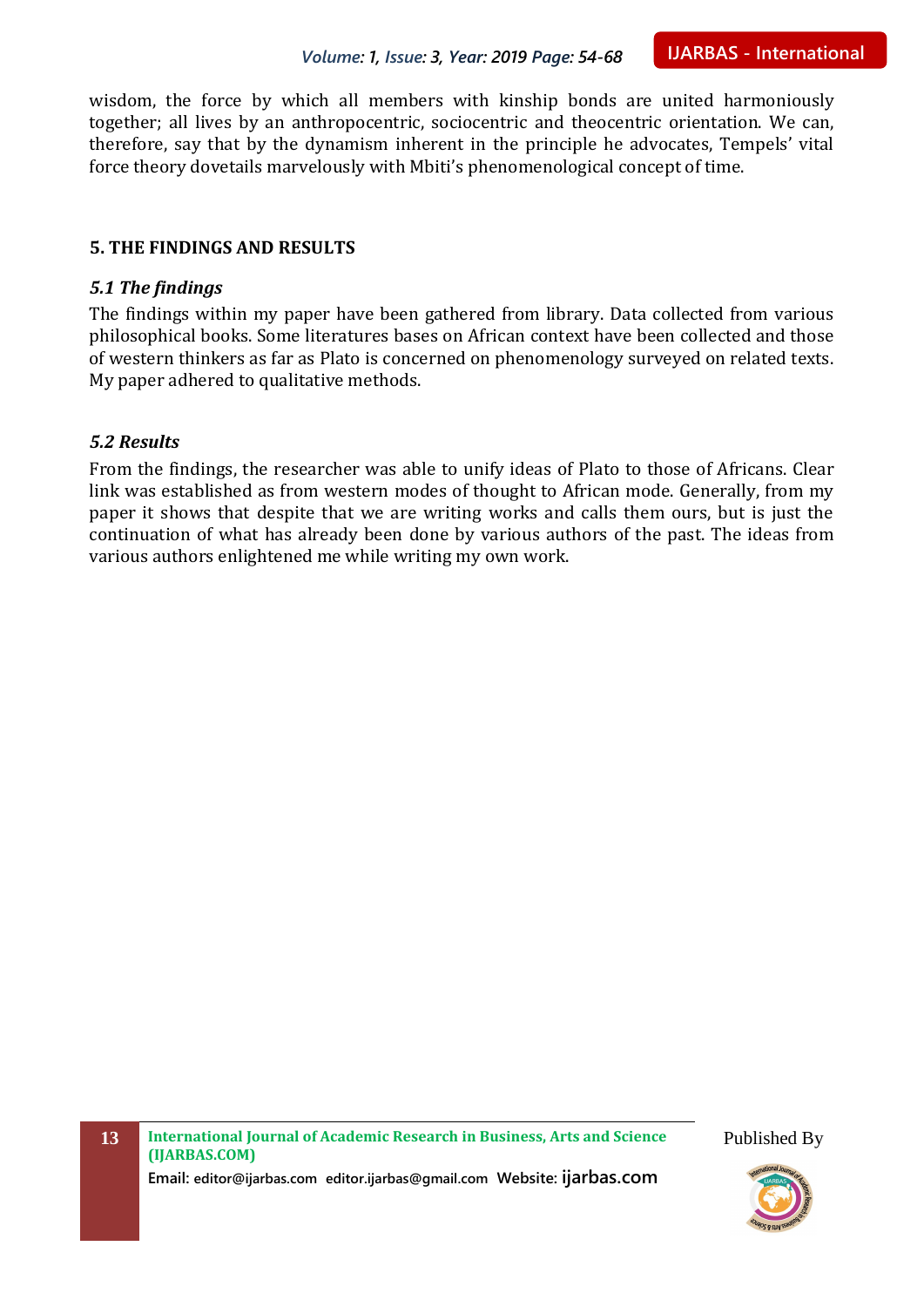#### **Conclusion**

Generally, we can say that in African tradition, one cannot talk of one's mode of behavior without touching the central role that the ancestors play in molding the collective behavior in which individual persons participate. The central thesis is that in the Bantu society, the family's welfare depends on right relationships between its members and the ancestral spirits. This established right relationship determines the prosperity conferred upon the community as a collective entity. The absence of the right relationship, however, invites punishment.

Such demands necessitate the existence of collective personality established on the basis of homogeneous thinking. However, for the European secularist who lives outside the former communist satellites and has abandoned the truly religious spirit, the individual personality is an intrinsic activity that seems to have no relationship to the past even though it can still be influenced by the current situation. Our central hypothesis, on the other hand, that the God who typically manifests Himself through ancestors as intermediaries, ancestors whose wishes are interpreted by diviners and medicine men or traditional doctors. This God is the allpowerful creator with a concern for justice, that conviction is at the heart of my paper.